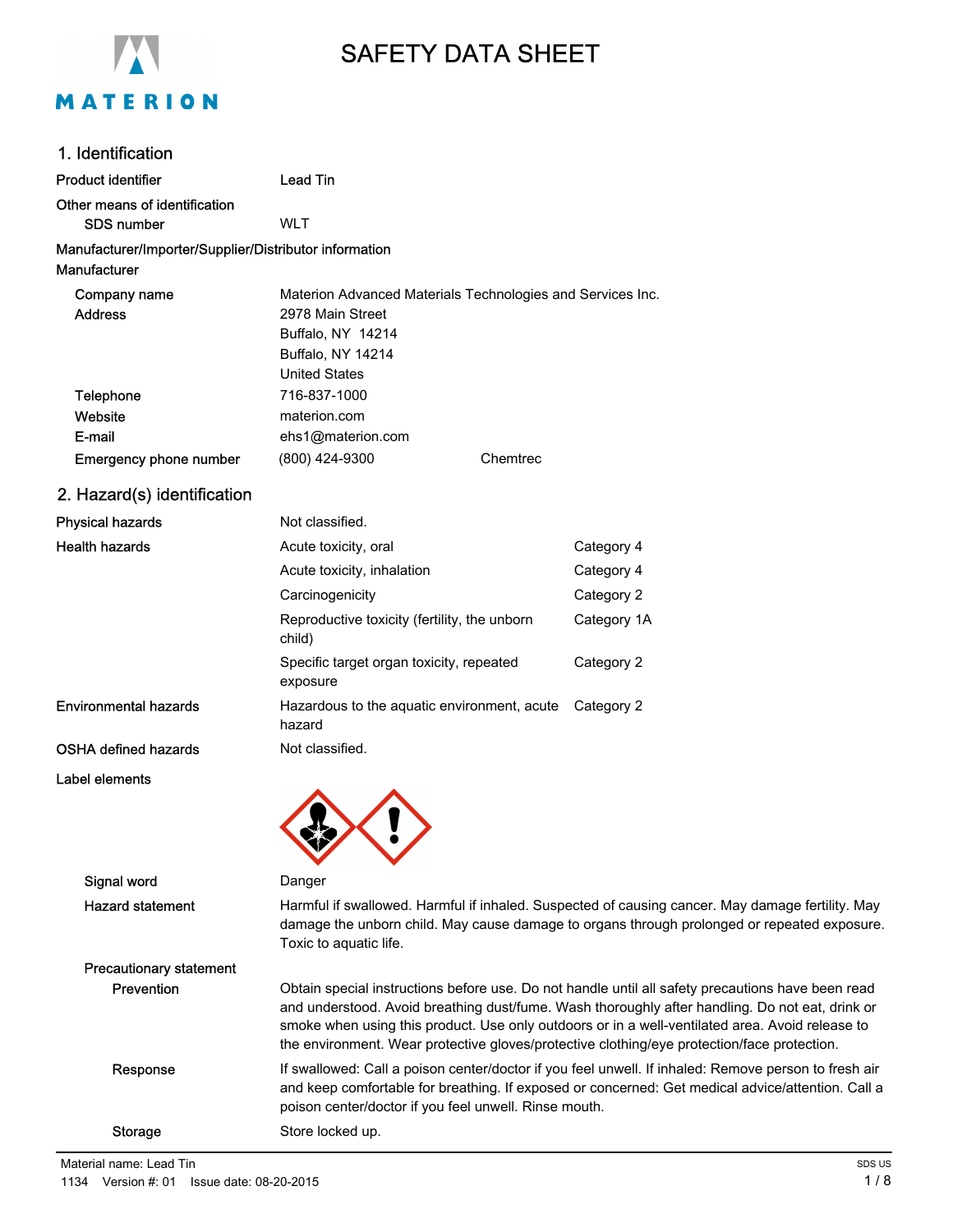| <b>Disposal</b>                              | Dispose of contents/container in accordance with local/regional/national/international regulations.                                                                              |
|----------------------------------------------|----------------------------------------------------------------------------------------------------------------------------------------------------------------------------------|
| Hazard(s) not otherwise<br>classified (HNOC) | None known.                                                                                                                                                                      |
| Supplemental information                     | 19% of the mixture consists of component(s) of unknown acute oral toxicity. 100% of the mixture<br>consists of component(s) of unknown acute hazards to the aquatic environment. |

### 3. Composition/information on ingredients

#### Mixtures

| Chemical name | Common name and synonyms | <b>CAS number</b> | %         |
|---------------|--------------------------|-------------------|-----------|
| Lead          |                          | 7439-92-1         | $63 - 99$ |
| Tin           |                          | 7440-31-5         | 1 - 37    |

\*Designates that a specific chemical identity and/or percentage of composition has been withheld as a trade secret.

### 4. First-aid measures

| <b>Inhalation</b>                                                            | Remove victim to fresh air and keep at rest in a position comfortable for breathing. Oxygen or<br>artificial respiration if needed. Call a POISON CENTER or doctor/physician if you feel unwell. |  |
|------------------------------------------------------------------------------|--------------------------------------------------------------------------------------------------------------------------------------------------------------------------------------------------|--|
| <b>Skin contact</b>                                                          | Rinse skin with water/shower. Get medical attention if irritation develops and persists.                                                                                                         |  |
| Eye contact                                                                  | Do not rub eyes. Rinse with water. Get medical attention if irritation develops and persists.                                                                                                    |  |
| Ingestion                                                                    | Rinse mouth. IF SWALLOWED: Call a POISON CENTER or doctor/physician if you feel unwell.                                                                                                          |  |
| Most important<br>symptoms/effects, acute and<br>delayed                     | Prolonged exposure may cause chronic effects.                                                                                                                                                    |  |
| Indication of immediate medical<br>attention and special treatment<br>needed | Provide general supportive measures and treat symptomatically. In case of shortness of breath,<br>give oxygen. Keep victim warm. Keep victim under observation. Symptoms may be delayed.         |  |
| General information                                                          | IF exposed or concerned: Get medical advice/attention. Ensure that medical personnel are aware<br>of the material(s) involved, and take precautions to protect themselves.                       |  |
| 5. Fire-fighting measures                                                    |                                                                                                                                                                                                  |  |
| Suitable extinguishing media                                                 | Water fog. Foam. Dry chemical powder. Dry sand. Carbon dioxide (CO2).                                                                                                                            |  |
| Unsuitable extinguishing media                                               | Do not use water jet as an extinguisher, as this will spread the fire.                                                                                                                           |  |
| Specific hazards arising from<br>the chemical                                | During fire, gases hazardous to health may be formed.                                                                                                                                            |  |
| Special protective equipment<br>and precautions for firefighters             | Self-contained breathing apparatus and full protective clothing must be worn in case of fire.                                                                                                    |  |
| Fire fighting                                                                | Use water spray to cool unopened containers.                                                                                                                                                     |  |

equipment/instructions

## Specific methods Use standard firefighting procedures and consider the hazards of other involved materials. General fire hazards No unusual fire or explosion hazards noted.

### 6. Accidental release measures

Keep unnecessary personnel away. Keep people away from and upwind of spill/leak. Keep out of low areas. Wear appropriate protective equipment and clothing during clean-up. Avoid inhalation of dust. Do not touch damaged containers or spilled material unless wearing appropriate protective clothing. Ensure adequate ventilation. Local authorities should be advised if significant spillages cannot be contained. For personal protection, see section 8 of the SDS. Personal precautions, protective equipment and emergency procedures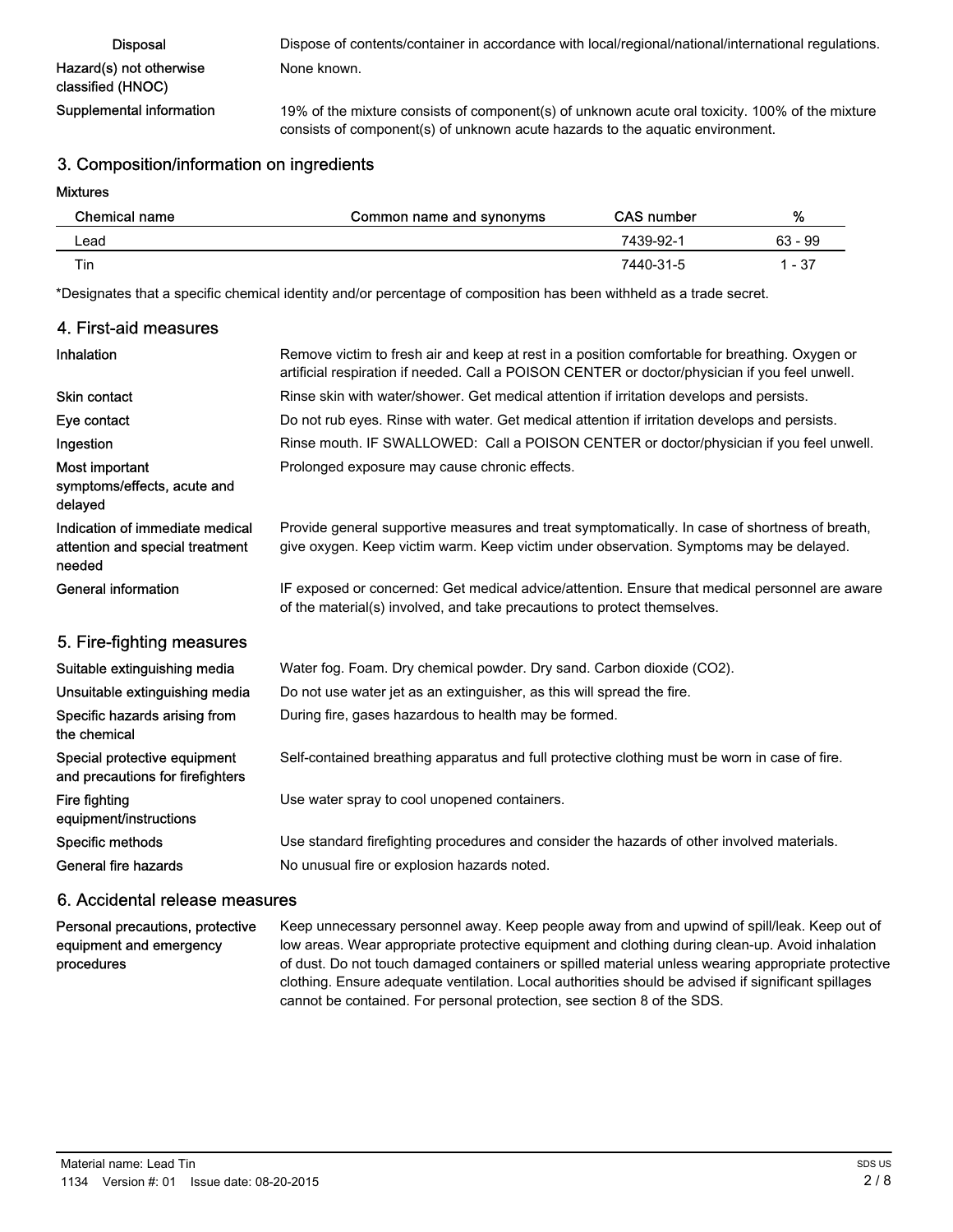| Methods and materials for<br>containment and cleaning up        | Avoid dispersal of dust in the air (i.e., clearing dust surfaces with compressed air). Stop the flow of<br>material, if this is without risk. Collect spillage.                                                                                                                                                                                                                                                                                                                                                                                                                         |
|-----------------------------------------------------------------|-----------------------------------------------------------------------------------------------------------------------------------------------------------------------------------------------------------------------------------------------------------------------------------------------------------------------------------------------------------------------------------------------------------------------------------------------------------------------------------------------------------------------------------------------------------------------------------------|
|                                                                 | Large Spills: Wet down with water and dike for later disposal. Prevent entry into waterways, sewer,<br>basements or confined areas. Following product recovery, flush area with water.                                                                                                                                                                                                                                                                                                                                                                                                  |
|                                                                 | Small Spills: Sweep up or vacuum up spillage and collect in suitable container for disposal.                                                                                                                                                                                                                                                                                                                                                                                                                                                                                            |
|                                                                 | Never return spills to original containers for re-use. For waste disposal, see section 13 of the SDS.                                                                                                                                                                                                                                                                                                                                                                                                                                                                                   |
| <b>Environmental precautions</b>                                | Avoid release to the environment. Contact local authorities in case of spillage to drain/aquatic<br>environment. Prevent further leakage or spillage if safe to do so. Do not contaminate water. Avoid<br>discharge into drains, water courses or onto the ground.                                                                                                                                                                                                                                                                                                                      |
| 7. Handling and storage                                         |                                                                                                                                                                                                                                                                                                                                                                                                                                                                                                                                                                                         |
| Precautions for safe handling                                   | Obtain special instructions before use. Do not handle until all safety precautions have been read<br>and understood. Minimize dust generation and accumulation. Do not taste or swallow. Avoid<br>breathing dust. Avoid contact during pregnancy/while nursing. Avoid prolonged exposure. Use only<br>outdoors or in a well-ventilated area. Wear appropriate personal protective equipment. Observe<br>good industrial hygiene practices. When using, do not eat, drink or smoke. Wash hands thoroughly<br>after handling. Avoid release to the environment. Do not empty into drains. |
| Conditions for safe storage,<br>including any incompatibilities | Store locked up. Store in original tightly closed container. Store in a well-ventilated place. Store<br>away from incompatible materials (see Section 10 of the SDS). Keep out of the reach of children.                                                                                                                                                                                                                                                                                                                                                                                |

## 8. Exposure controls/personal protection

### Occupational exposure limits

### US. OSHA Specifically Regulated Substances (29 CFR 1910.1001-1050)

| Components                                                            | Type                                                                      |                    |              | Value                |  |
|-----------------------------------------------------------------------|---------------------------------------------------------------------------|--------------------|--------------|----------------------|--|
| Lead (CAS 7439-92-1)                                                  | <b>TWA</b>                                                                |                    |              | $0.05$ mg/m $3$      |  |
| US. OSHA Table Z-1 Limits for Air Contaminants (29 CFR 1910.1000)     |                                                                           |                    |              |                      |  |
| Components                                                            | <b>Type</b>                                                               |                    |              | Value                |  |
| Tin (CAS 7440-31-5)                                                   | PEL                                                                       |                    |              | $2$ mg/m $3$         |  |
| <b>US. ACGIH Threshold Limit Values</b>                               |                                                                           |                    |              |                      |  |
| Components                                                            | <b>Type</b>                                                               |                    |              | Value                |  |
| Lead (CAS 7439-92-1)                                                  | <b>TWA</b>                                                                |                    |              | $0.05$ mg/m $3$      |  |
| Tin (CAS 7440-31-5)                                                   | <b>TWA</b>                                                                |                    |              | $2$ mg/m $3$         |  |
| US. NIOSH: Pocket Guide to Chemical Hazards                           |                                                                           |                    |              |                      |  |
| Components                                                            | <b>Type</b>                                                               |                    |              | Value                |  |
| Lead (CAS 7439-92-1)                                                  | <b>TWA</b>                                                                |                    |              | $0.05$ mg/m $3$      |  |
| Tin (CAS 7440-31-5)                                                   | <b>TWA</b>                                                                |                    |              | $2 \text{ mg/m}$     |  |
| <b>Biological limit values</b>                                        |                                                                           |                    |              |                      |  |
| <b>ACGIH Biological Exposure Indices</b>                              |                                                                           |                    |              |                      |  |
| Components                                                            | Value                                                                     | <b>Determinant</b> | Specimen     | <b>Sampling Time</b> |  |
| Lead (CAS 7439-92-1)                                                  | 300 µg/l                                                                  | Lead               | <b>Blood</b> | $\star$              |  |
| * - For sampling details, please see the source document.             |                                                                           |                    |              |                      |  |
| <b>Control parameters</b>                                             | Follow standard monitoring procedures.                                    |                    |              |                      |  |
| Individual protection measures, such as personal protective equipment |                                                                           |                    |              |                      |  |
| Eye/face protection                                                   | Wear safety glasses with side shields (or goggles).                       |                    |              |                      |  |
| Skin protection                                                       |                                                                           |                    |              |                      |  |
| Hand protection                                                       | Wear protective gloves.                                                   |                    |              |                      |  |
| Other                                                                 | Wear appropriate chemical resistant clothing.                             |                    |              |                      |  |
| <b>Respiratory protection</b>                                         | In case of insufficient ventilation, wear suitable respiratory equipment. |                    |              |                      |  |
|                                                                       |                                                                           |                    |              |                      |  |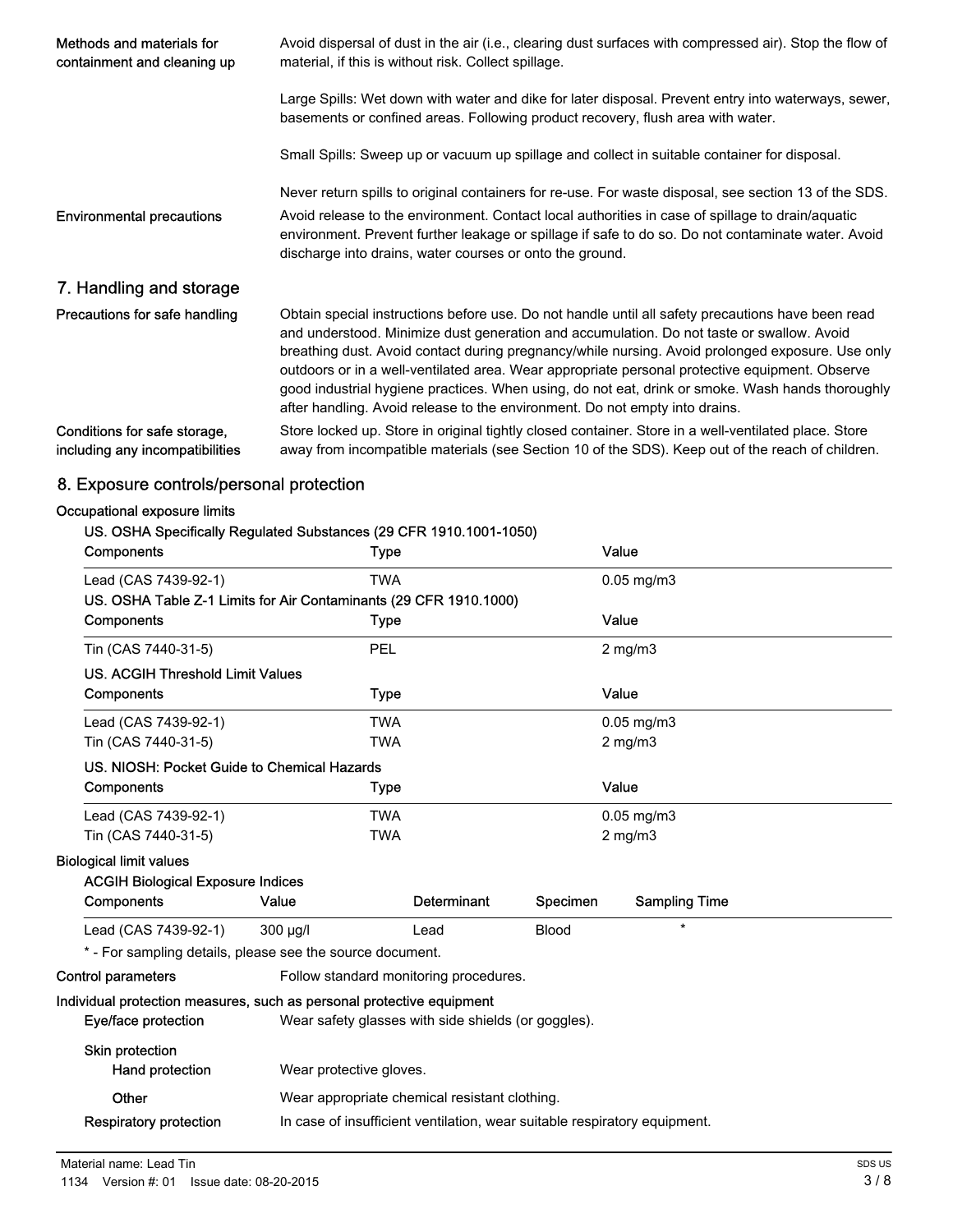# General hygiene considerations

Thermal hazards **Wear appropriate thermal protective clothing**, when necessary.

When using, do not eat, drink or smoke. Always observe good personal hygiene measures, such as washing after handling the material and before eating, drinking, and/or smoking. Routinely wash work clothing and protective equipment to remove contaminants.

### 9. Physical and chemical properties

### Appearance

| <b>Physical state</b>                             | Solid.                                                                                        |
|---------------------------------------------------|-----------------------------------------------------------------------------------------------|
| Form                                              | Solid.                                                                                        |
| Color                                             | Not available.                                                                                |
| Odor                                              | Not applicable.                                                                               |
| Odor threshold                                    | Not available.                                                                                |
| pH                                                | Not available.                                                                                |
| Melting point/freezing point                      | 449.42 °F (231.9 °C) estimated                                                                |
| Initial boiling point and boiling<br>range        | 3164 °F (1740 °C) estimated                                                                   |
| Flash point                                       | Not available.                                                                                |
| <b>Evaporation rate</b>                           | Not available.                                                                                |
| Flammability (solid, gas)                         | Not applicable.                                                                               |
| Upper/lower flammability or explosive limits      |                                                                                               |
| <b>Flammability limit - lower</b><br>(%)          | Not available.                                                                                |
| Flammability limit - upper<br>(%)                 | Not available.                                                                                |
| Explosive limit - lower (%)                       | Not available.                                                                                |
| Explosive limit - upper (%)                       | Not available.                                                                                |
| Vapor pressure                                    | 0.00001 hPa estimated                                                                         |
| Vapor density                                     | Not available.                                                                                |
| <b>Relative density</b>                           | Not available.                                                                                |
| Solubility(ies)                                   |                                                                                               |
| Solubility (water)                                | Not available.                                                                                |
| <b>Partition coefficient</b><br>(n-octanol/water) | Not available.                                                                                |
| Auto-ignition temperature                         | 1166 °F (630 °C) estimated                                                                    |
| Decomposition temperature                         | Not available.                                                                                |
| <b>Viscosity</b>                                  | Not available.                                                                                |
| Other information                                 |                                                                                               |
| <b>Density</b>                                    | 10.56 g/cm3 estimated                                                                         |
| Specific gravity                                  | 10.57 estimated                                                                               |
| 10. Stability and reactivity                      |                                                                                               |
| Reactivity                                        | The product is stable and non-reactive under normal conditions of use, storage and transport. |
| <b>Chemical stability</b>                         | Material is stable under normal conditions.                                                   |
| Possibility of hazardous<br>reactions             | No dangerous reaction known under conditions of normal use.                                   |
| <b>Conditions to avoid</b>                        | Contact with incompatible materials.                                                          |
| Incompatible materials                            | Acids. Strong oxidizing agents. Chlorine.                                                     |
| Hazardous decomposition<br>products               | No hazardous decomposition products are known.                                                |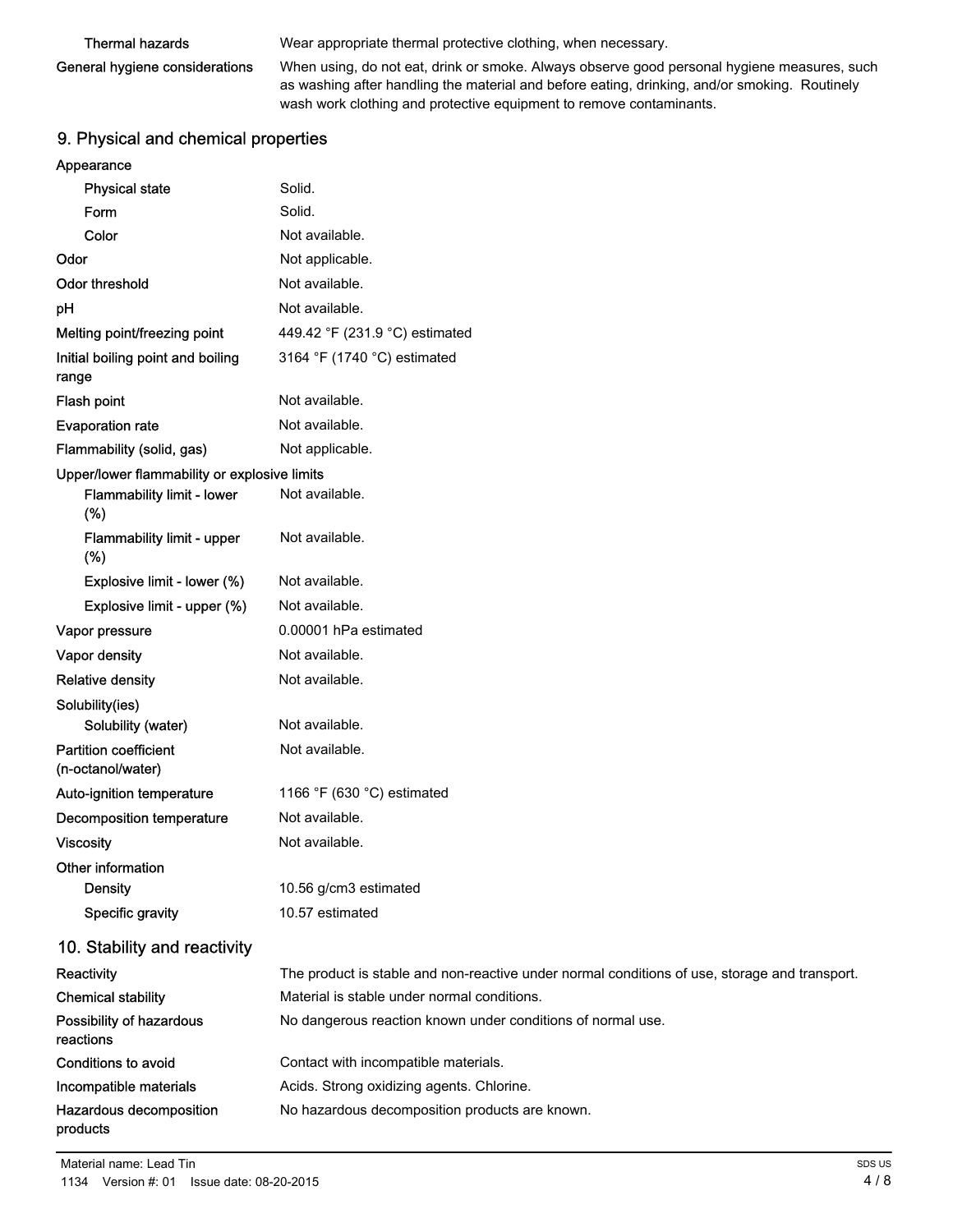## 11. Toxicological information

### Information on likely routes of exposure

| Inhalation                                                                                 |                                                                                                                                                          | Harmful if inhaled.                                                                                                 |                                                                    |  |
|--------------------------------------------------------------------------------------------|----------------------------------------------------------------------------------------------------------------------------------------------------------|---------------------------------------------------------------------------------------------------------------------|--------------------------------------------------------------------|--|
| <b>Skin contact</b>                                                                        |                                                                                                                                                          | No adverse effects due to skin contact are expected.                                                                |                                                                    |  |
| Eye contact                                                                                |                                                                                                                                                          | Direct contact with eyes may cause temporary irritation.                                                            |                                                                    |  |
| Ingestion                                                                                  |                                                                                                                                                          | Harmful if swallowed.                                                                                               |                                                                    |  |
| Symptoms related to the<br>physical, chemical and<br>toxicological characteristics         |                                                                                                                                                          | Direct contact with eyes may cause temporary irritation.                                                            |                                                                    |  |
| Information on toxicological effects                                                       |                                                                                                                                                          |                                                                                                                     |                                                                    |  |
| Acute toxicity                                                                             |                                                                                                                                                          | Harmful if inhaled. Harmful if swallowed.                                                                           |                                                                    |  |
| Skin corrosion/irritation                                                                  |                                                                                                                                                          | Prolonged skin contact may cause temporary irritation.                                                              |                                                                    |  |
| Serious eye damage/eye<br>irritation                                                       |                                                                                                                                                          | Direct contact with eyes may cause temporary irritation.                                                            |                                                                    |  |
| Respiratory or skin sensitization<br>Respiratory sensitization                             | Not available.                                                                                                                                           |                                                                                                                     |                                                                    |  |
| <b>Skin sensitization</b>                                                                  |                                                                                                                                                          | This product is not expected to cause skin sensitization.                                                           |                                                                    |  |
| Germ cell mutagenicity                                                                     |                                                                                                                                                          | No data available to indicate product or any components present at greater than 0.1% are<br>mutagenic or genotoxic. |                                                                    |  |
| Carcinogenicity                                                                            |                                                                                                                                                          | Suspected of causing cancer.                                                                                        |                                                                    |  |
| IARC Monographs. Overall Evaluation of Carcinogenicity                                     |                                                                                                                                                          |                                                                                                                     |                                                                    |  |
| Lead (CAS 7439-92-1)                                                                       |                                                                                                                                                          |                                                                                                                     | 2B Possibly carcinogenic to humans.                                |  |
| US. National Toxicology Program (NTP) Report on Carcinogens                                |                                                                                                                                                          |                                                                                                                     |                                                                    |  |
| Lead (CAS 7439-92-1)<br>US. OSHA Specifically Regulated Substances (29 CFR 1910.1001-1050) |                                                                                                                                                          |                                                                                                                     | Reasonably Anticipated to be a Human Carcinogen.                   |  |
| Not listed.                                                                                |                                                                                                                                                          |                                                                                                                     |                                                                    |  |
| Reproductive toxicity                                                                      |                                                                                                                                                          | May damage the unborn child. May damage fertility.                                                                  |                                                                    |  |
| Specific target organ toxicity -<br>single exposure                                        | Not classified.                                                                                                                                          |                                                                                                                     |                                                                    |  |
| Specific target organ toxicity -<br>repeated exposure                                      |                                                                                                                                                          |                                                                                                                     | May cause damage to organs through prolonged or repeated exposure. |  |
| <b>Aspiration hazard</b>                                                                   | Not available.                                                                                                                                           |                                                                                                                     |                                                                    |  |
| <b>Chronic effects</b>                                                                     | Prolonged inhalation may be harmful. Prolonged exposure may cause chronic effects. May cause<br>damage to organs through prolonged or repeated exposure. |                                                                                                                     |                                                                    |  |
| 12. Ecological information                                                                 |                                                                                                                                                          |                                                                                                                     |                                                                    |  |
| Ecotoxicity                                                                                |                                                                                                                                                          | Toxic to aquatic life.                                                                                              |                                                                    |  |
| Product                                                                                    |                                                                                                                                                          | <b>Species</b>                                                                                                      | <b>Test Results</b>                                                |  |
| Lead Tin                                                                                   |                                                                                                                                                          |                                                                                                                     |                                                                    |  |
| Aquatic                                                                                    |                                                                                                                                                          |                                                                                                                     |                                                                    |  |
| Fish                                                                                       | LC50                                                                                                                                                     | Fish                                                                                                                | 223.6626 mg/l, 96 hours estimated                                  |  |
| * Estimates for product may be based on additional component data not shown.               |                                                                                                                                                          |                                                                                                                     |                                                                    |  |
| Persistence and degradability                                                              |                                                                                                                                                          | No data is available on the degradability of this product.                                                          |                                                                    |  |
| <b>Bioaccumulative potential</b>                                                           | No data available.                                                                                                                                       |                                                                                                                     |                                                                    |  |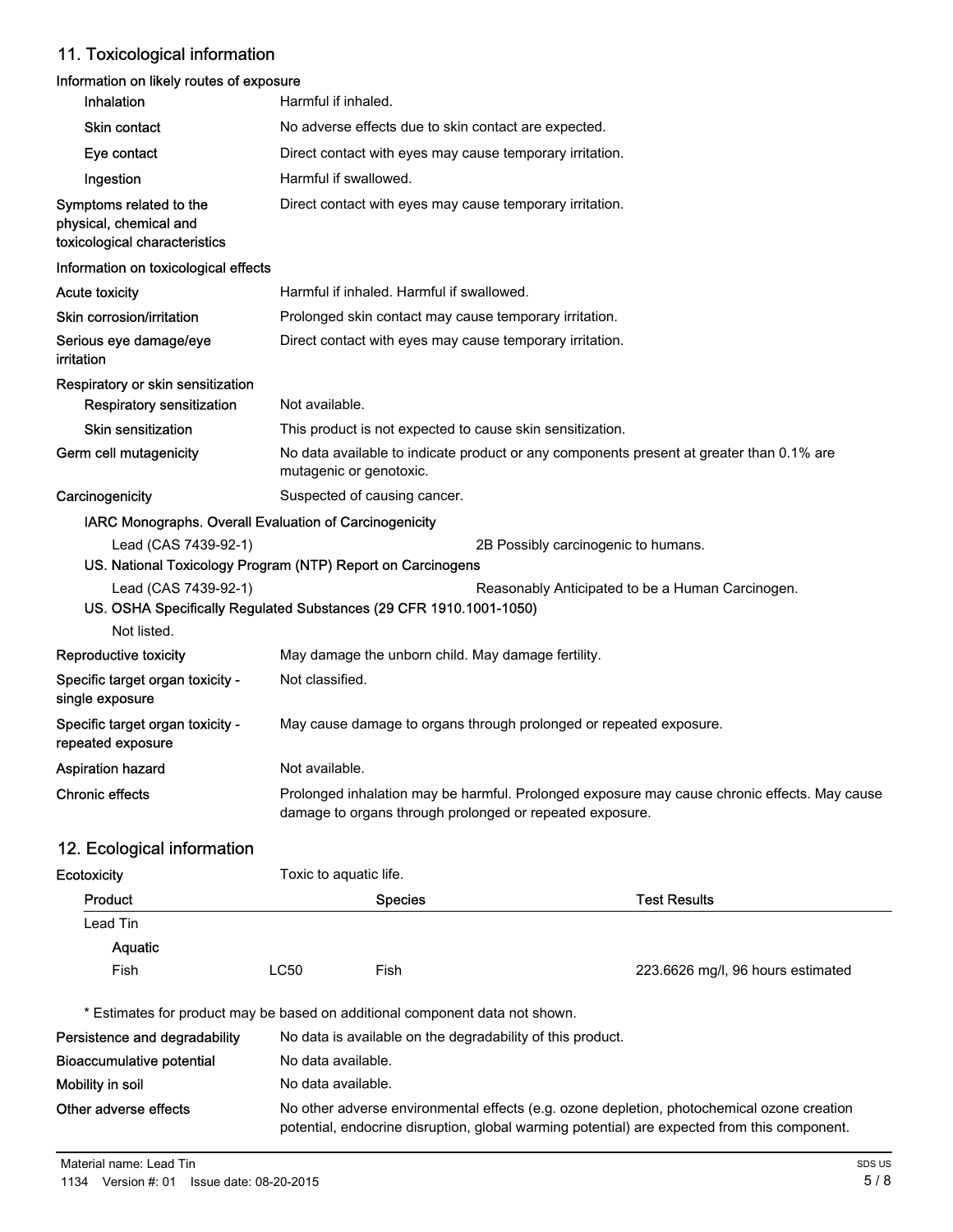## 13. Disposal considerations

| <b>Disposal instructions</b>             | Collect and reclaim or dispose in sealed containers at licensed waste disposal site. This material<br>and its container must be disposed of as hazardous waste. Do not allow this material to drain into<br>sewers/water supplies. Do not contaminate ponds, waterways or ditches with chemical or used<br>container. Dispose of contents/container in accordance with local/regional/national/international<br>regulations. |
|------------------------------------------|------------------------------------------------------------------------------------------------------------------------------------------------------------------------------------------------------------------------------------------------------------------------------------------------------------------------------------------------------------------------------------------------------------------------------|
| Local disposal regulations               | Dispose in accordance with all applicable regulations.                                                                                                                                                                                                                                                                                                                                                                       |
| Hazardous waste code                     | The waste code should be assigned in discussion between the user, the producer and the waste<br>disposal company.                                                                                                                                                                                                                                                                                                            |
| Waste from residues / unused<br>products | Dispose of in accordance with local regulations. Empty containers or liners may retain some<br>product residues. This material and its container must be disposed of in a safe manner (see:<br>Disposal instructions).                                                                                                                                                                                                       |
| Contaminated packaging                   | Empty containers should be taken to an approved waste handling site for recycling or disposal.<br>Since emptied containers may retain product residue, follow label warnings even after container is<br>emptied.                                                                                                                                                                                                             |

## 14. Transport information

### DOT

Not regulated as dangerous goods.

### IATA

| <b>UN3288</b>                                                           |
|-------------------------------------------------------------------------|
| Toxic solid, inorganic, n.o.s. (Lead)                                   |
|                                                                         |
| 6.1(PGIII)                                                              |
|                                                                         |
| Ш                                                                       |
| No.                                                                     |
| 6L                                                                      |
| Read safety instructions, SDS and emergency procedures before handling. |
|                                                                         |
| Allowed.                                                                |
| Allowed.                                                                |
|                                                                         |
| <b>UN3288</b>                                                           |
| TOXIC SOLID, INORGANIC, N.O.S. (Lead)                                   |
|                                                                         |
| $6.1$ (PGIII)                                                           |
|                                                                         |
| III                                                                     |
|                                                                         |
| No.                                                                     |
| F-A. S-A                                                                |
| Read safety instructions, SDS and emergency procedures before handling. |
|                                                                         |

### IATA; IMDG

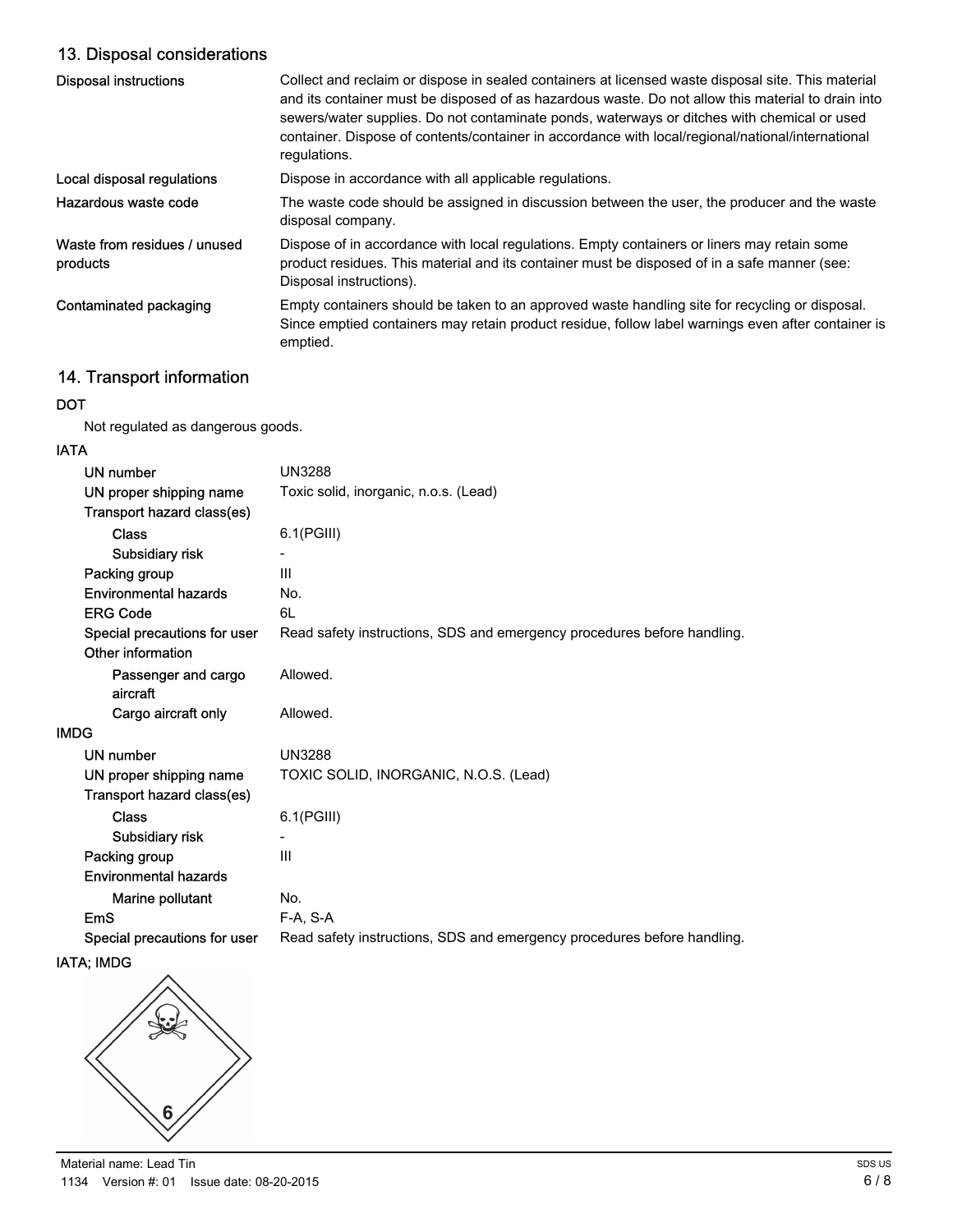| 15. Regulatory information                                                       |                                                                                                                                                                              |                                                                                             |                                                                                                                        |
|----------------------------------------------------------------------------------|------------------------------------------------------------------------------------------------------------------------------------------------------------------------------|---------------------------------------------------------------------------------------------|------------------------------------------------------------------------------------------------------------------------|
| US federal regulations                                                           | This product is a "Hazardous Chemical" as defined by the OSHA Hazard Communication<br>Standard, 29 CFR 1910.1200.<br>All components are on the U.S. EPA TSCA Inventory List. |                                                                                             |                                                                                                                        |
| TSCA Section 12(b) Export Notification (40 CFR 707, Subpt. D)                    |                                                                                                                                                                              |                                                                                             |                                                                                                                        |
| Not regulated.                                                                   |                                                                                                                                                                              |                                                                                             |                                                                                                                        |
| CERCLA Hazardous Substance List (40 CFR 302.4)                                   |                                                                                                                                                                              |                                                                                             |                                                                                                                        |
| Lead (CAS 7439-92-1)                                                             |                                                                                                                                                                              | Listed.                                                                                     |                                                                                                                        |
| US. OSHA Specifically Regulated Substances (29 CFR 1910.1001-1050)               |                                                                                                                                                                              |                                                                                             |                                                                                                                        |
| Lead (CAS 7439-92-1)                                                             |                                                                                                                                                                              | Reproductive toxicity<br>Central nervous system<br>Kidney<br><b>Blood</b><br>Acute toxicity |                                                                                                                        |
| Superfund Amendments and Reauthorization Act of 1986 (SARA)                      |                                                                                                                                                                              |                                                                                             |                                                                                                                        |
| <b>Hazard categories</b>                                                         | Immediate Hazard - Yes<br>Delayed Hazard - Yes<br>Fire Hazard - No<br>Pressure Hazard - No<br>Reactivity Hazard - No                                                         |                                                                                             |                                                                                                                        |
| SARA 302 Extremely hazardous substance<br>Not listed.                            |                                                                                                                                                                              |                                                                                             |                                                                                                                        |
| SARA 311/312 Hazardous<br>chemical                                               | No                                                                                                                                                                           |                                                                                             |                                                                                                                        |
| SARA 313 (TRI reporting)<br><b>Chemical name</b>                                 |                                                                                                                                                                              | <b>CAS number</b>                                                                           | % by wt.                                                                                                               |
| Lead                                                                             |                                                                                                                                                                              | 7439-92-1                                                                                   | $63 - 99$                                                                                                              |
| Other federal regulations                                                        |                                                                                                                                                                              |                                                                                             |                                                                                                                        |
| Clean Air Act (CAA) Section 112 Hazardous Air Pollutants (HAPs) List             |                                                                                                                                                                              |                                                                                             |                                                                                                                        |
| Lead (CAS 7439-92-1)                                                             |                                                                                                                                                                              |                                                                                             |                                                                                                                        |
| Clean Air Act (CAA) Section 112(r) Accidental Release Prevention (40 CFR 68.130) |                                                                                                                                                                              |                                                                                             |                                                                                                                        |
| Not regulated.                                                                   |                                                                                                                                                                              |                                                                                             |                                                                                                                        |
| <b>Safe Drinking Water Act</b><br>(SDWA)                                         | Not regulated.                                                                                                                                                               |                                                                                             |                                                                                                                        |
| US state regulations                                                             | birth defects or other reproductive harm.                                                                                                                                    |                                                                                             | WARNING: This product contains a chemical known to the State of California to cause cancer and                         |
|                                                                                  | US - New Jersey RTK - Substances: Listed substance                                                                                                                           |                                                                                             |                                                                                                                        |
| Lead (CAS 7439-92-1)<br>Tin (CAS 7440-31-5)<br>hazards                           |                                                                                                                                                                              |                                                                                             | US - Pennsylvania RTK - Hazardous Substances: All compounds of this substance are considered environmental             |
| Lead (CAS 7439-92-1)                                                             |                                                                                                                                                                              |                                                                                             | US. California Controlled Substances. CA Department of Justice (California Health and Safety Code Section 11100)       |
| Not listed.<br>(a))                                                              |                                                                                                                                                                              |                                                                                             | US. California. Candidate Chemicals List. Safer Consumer Products Regulations (Cal. Code Regs, tit. 22, 69502.3, subd. |
|                                                                                  |                                                                                                                                                                              |                                                                                             |                                                                                                                        |
| Lead (CAS 7439-92-1)                                                             |                                                                                                                                                                              |                                                                                             |                                                                                                                        |
| Tin (CAS 7440-31-5)<br>US. Massachusetts RTK - Substance List                    |                                                                                                                                                                              |                                                                                             |                                                                                                                        |